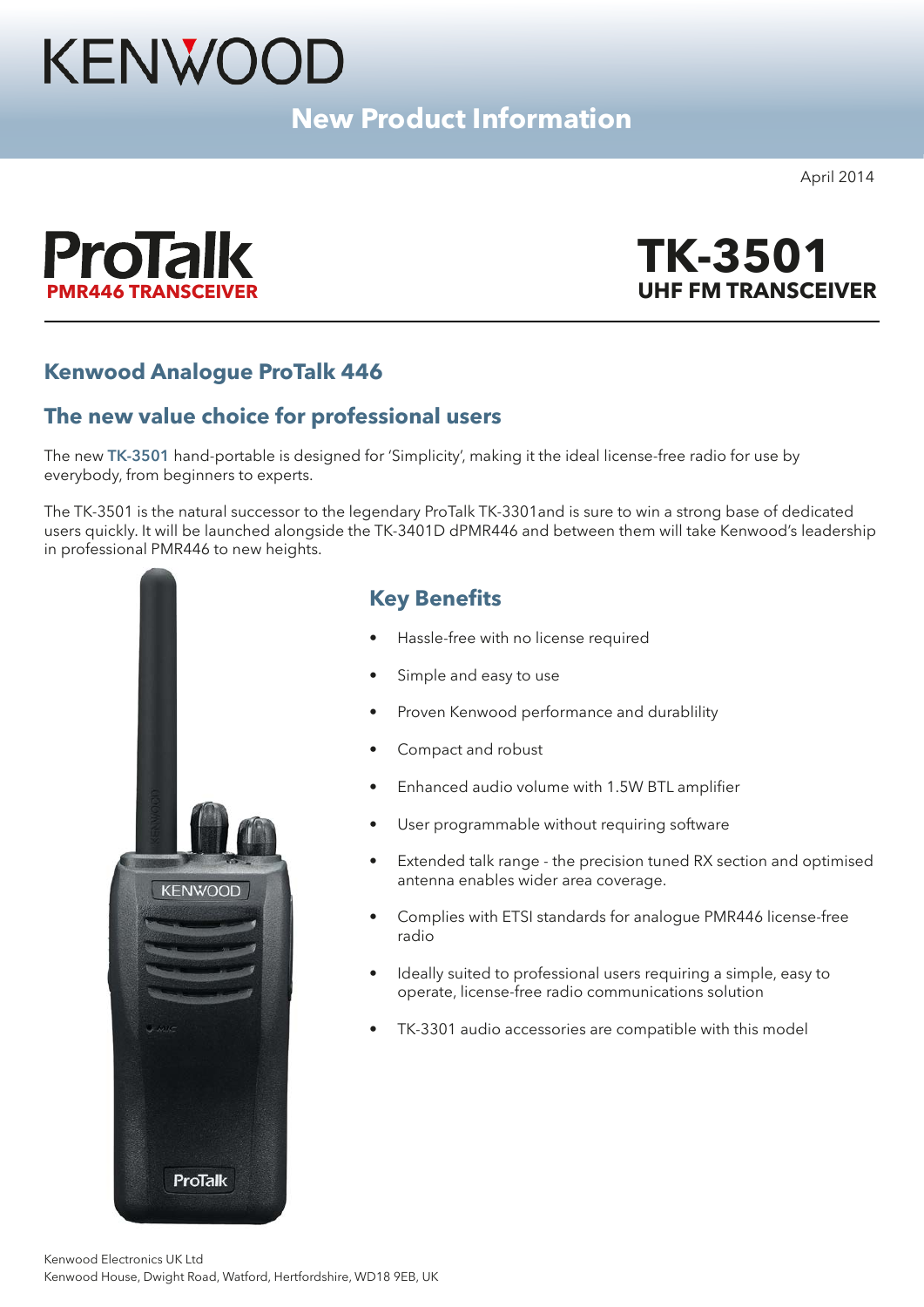## **How will Kenwood market the TK-3501 ProTalk?**

The **TK-3501 analogue** ProTalk will be launched across Europe alongside the new TK-3401D digital ProTalk to ensure that together, we capitalise on the strength of the ProTalk series proven performance and reputation across both analogue and digital formats.

These brand new hand-portables share the DNA of our license-free radios originating in 1998 with the TK-361 SRBR radio.



As you are more than aware, since then, every generation of ProTalk PMR446 radios have proved themselves to not only be class-leaders in terms for performance and durability, but in the sales charts too as the radio of choice for professional users around the world.

The new products will be launched in press and online advertising and supported by PR activity from May 2014.

The advertisement clearly positions the new handportables as the ultimate evolution in PMR446 - whether analogue or digital - and underlines Kenwood's heritage in license-free PMR446.

Either way, customers can choose between two of the best PMR446 hand-portables available.

 $\blacktriangledown$  **Press Advertisement** 



#### **v** Online Advertisement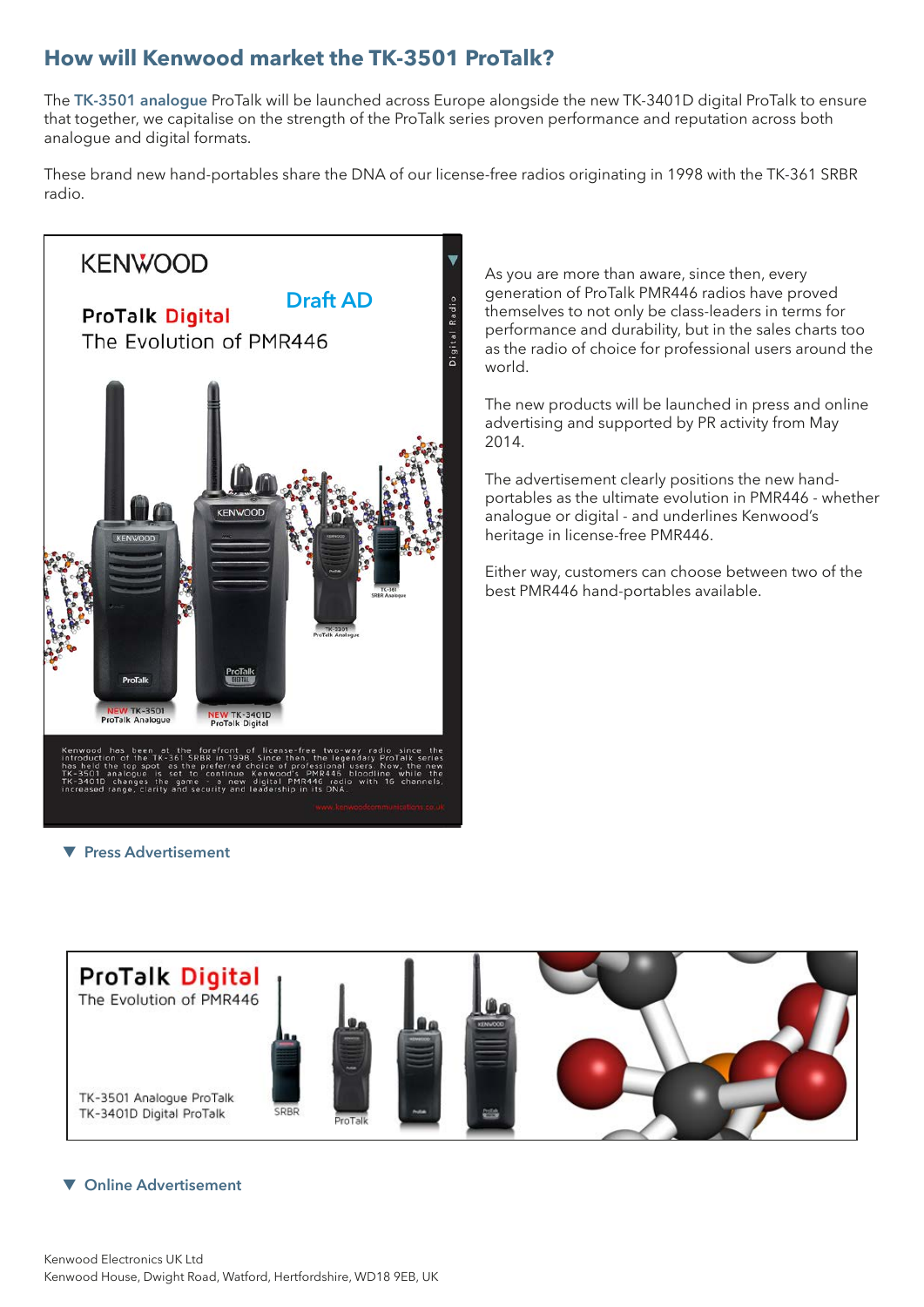## **Product Schedule**

| MODEL NAME TYPE |  | <b>PRODUCTION</b> | <b>LAUNCH</b> | <b>FREQ</b> | <b>TX PWR</b> | INST MANUAL                |
|-----------------|--|-------------------|---------------|-------------|---------------|----------------------------|
| TK-3501         |  | April 2014        | May 2014      | 446 MHz     | 0.5W          | E, S, G, F, D, I, T, Gr, P |
|                 |  |                   |               |             |               |                            |

I/M Language: E: English, S: Spanish, G: German, F: French, D: Dutch, I: Italian, T: Turkish, Gr: Greek, P: Portuguese

| <b>PROGRAMMING CD</b> | TYPE | <b>PRODUCTION</b> | <b>LAUNCH</b> | <b>NOTE</b> |
|-----------------------|------|-------------------|---------------|-------------|
| KPG-173D              | M    | April 2014        |               |             |

## **Key Features**

#### **Simple and easy to use - No license required**

This license-free two-way radio comes with a 1130mAh Li-Ion rechargeable battery, battery charger and belt clip; there's no need to buy extra accessories for basic operation. It is ready to use right away.

#### **Compact, reliable and robust**

Users will appreciate just how light (210g) this radio is. Yet, there is no compromise on build integrity; it meets or exceeds the IP54 dust and water intrusion standards as well as MIL-STD 810 C, D, E, F & G environmental standards, making it tough enough for outdoor use in any weather.

#### **Enhanced audio quality**

The powerful BTL amplifier and large size speaker deliver 1.5 watt audio output, providing clear and crisp audio.

#### **Built-in self programming**

Users can change several settings, channel frequency, QT tone or DQT code without using FPU.

#### **Extended talk range**

With the receivers' RX circuit optimised to the fixed antenna, talk range can now extend up to 9km (in open locations).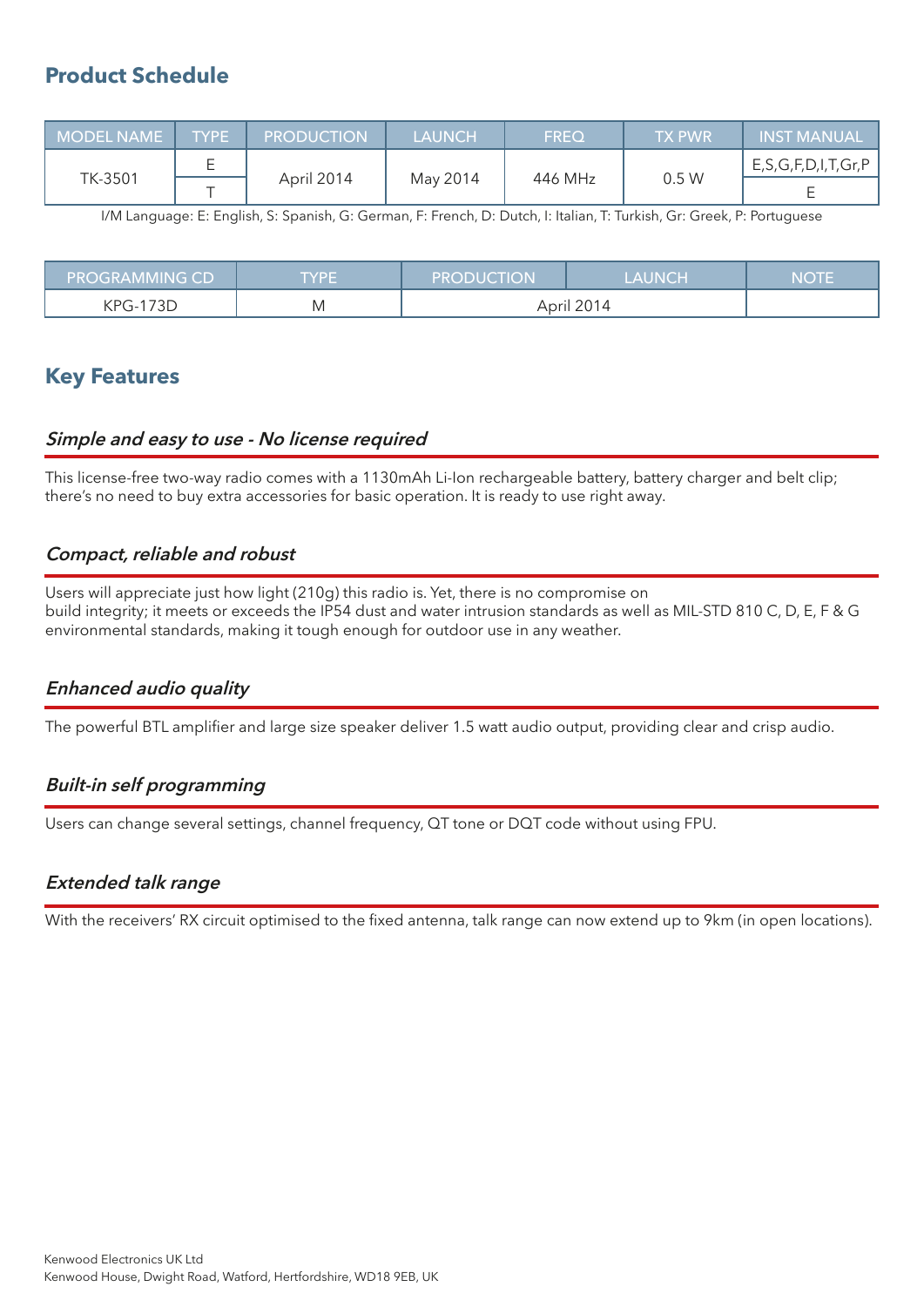## **Other Features**

- Single priority scan
- Built-in QT/DQT encode/decode
- Keylock
- Proceed tone/PTT release tone
- Busy channel lock out
- Adjustable microphone gain (by FPU)
- Built-in VOX
- Preset 10-calling alert
- All reset mode

Windows® is a registered trademark of Microsoft Corporation in the United States and other countries.

## **Optional Accessories**

- KNB-63L Li-Ion Battery (1130 mAh)
- KNB-65L Li-Ion Battery (1520 mAh)<br>• BT-16 Battery case
- BT-16 Battery case
- KSC-35S Rapid Charger for Li-Ion Battery
- KSC-356 6 Pocket Multiple Charger
- KSC-35SCR Battery Charger Pocket
- KSC-43 Rapid Charger
- 
- KMB-35 6 Unit Charger Adapter
- KVC-22 Mobile Vehicle Charger Adapter
- KMC-21 Lightweight Speaker-Microphone • KMC-45 Heavy-duty Speaker-Microphone
- KEP-2 Earphone kit for KMC-45
- KHS-1 Headset with a boom-mic. and PTT/VOX
- KHS-7 Single Headset with a boom-mic.
- KHS-7A Single Headset with a boom-mic. and inline-PTT
- 
- KHS-8BL/BE 2-wire Microphone Kit<br>• KHS-9BL/BE 3-wire Microphone Kit
- KHS-9BL/BE 3-wire Microphone Kit<br>• KHS-10-OH Heavy-duty Noise Redi • KHS-10-OH Heavy-duty Noise Reduction Headset with inline-PTT
- KHS-21 Headset with a boom-mic.<br>• KHS-22 Behind-the-neck Headset
- KHS-22 Behind-the-neck Headset<br>• KHS-29F Headset
- $\bullet$  KHS-29F
- EMC-11 Clip Microphone with Earphone
- EMC-12 Clip Microphone with Earphone
- KBH-18 Belt-Clip
- $\bullet$  KLH-197NC
- KWR-1 Water Resistant Bag

#### **Programming Accessories for Dealers:**

- KPG-22U USB Programming Cable
- Programming Software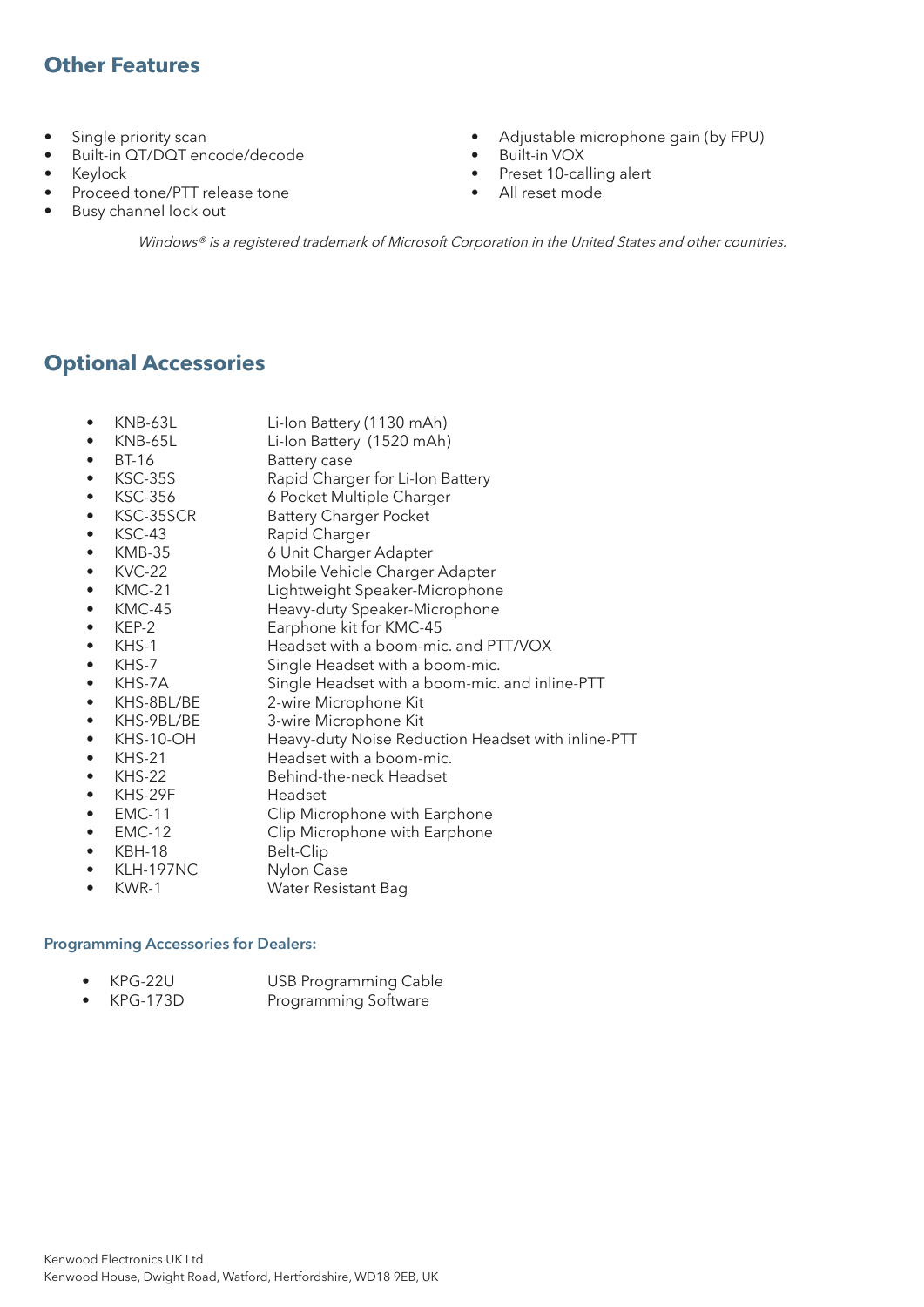# **Supplied Accessories**

- Instruction manual<br>• Belt Clip\*
- 
- (Short type)<br>(KSC-35S)
- Rapid charger (KSC-35S)<br>• Li-lon Battery (KNB-63L)  $\bullet$  Li-Ion Battery

\* Same as part No.J29-0751-\*5 for TK-2000 series . Not KBH-18.

# **Specifications**

#### **(All specifications subject to change without prior notice)**

| <b>Frequency Range</b>              |                                                                                            | 446.0 to 446.1 MHz                                   |
|-------------------------------------|--------------------------------------------------------------------------------------------|------------------------------------------------------|
| <b>Number of Channels</b>           |                                                                                            | 16ch                                                 |
| <b>Channel Spacing</b>              |                                                                                            | 12.5 kHz                                             |
| <b>Operating Voltage</b>            |                                                                                            | 7.5V DC±20%                                          |
| Battery Life (5-5-90)               | with KNB-63L                                                                               | 20 hours                                             |
| (battery save on)                   | with KNB-65L<br>with KNB-63L<br>with KNB-65L<br>Internal Speaker<br><b>External Output</b> | 26 hours                                             |
| Battery Life (5-5-90)               |                                                                                            | 14 hours                                             |
| (battery save off)                  |                                                                                            | 18 hours                                             |
| <b>Operating Temperature Range*</b> |                                                                                            | -20 $\mathrm{^{\circ}C}$ to +60 $\mathrm{^{\circ}C}$ |
| <b>Frequency Stability</b>          |                                                                                            | $\pm 2.5$ ppm                                        |
| Dimensions (W x H x D) with KNB-63L |                                                                                            | $54 \times 117 \times 25.5$ mm                       |
| Weight                              |                                                                                            | Main body: 140 g<br>(with $KNB-63L: 210q$ )          |
| <b>RF Power output</b>              |                                                                                            | ERP 500 mW                                           |
|                                     |                                                                                            | $1.5 W / 8 \Omega$                                   |
| <b>Audio Output</b>                 |                                                                                            | 500 mW / 8 Ω                                         |
| <b>Modulation</b>                   |                                                                                            | 8K50F3E                                              |

\*Radio only. Batt (-10c to +60c)

All specifications shown are typical.

Analogue measurements made as per EN 300 296-2,EN300 341-2.

Digital measurements made as per EN301 166-2.

# **Operating Range**

**Open location (no obstructions)** Up to 9 km<br>(Current model TK-3301 Up to 6.4 km) (Current model TK-3301

Operating range will vary based on terrain and other conditions.